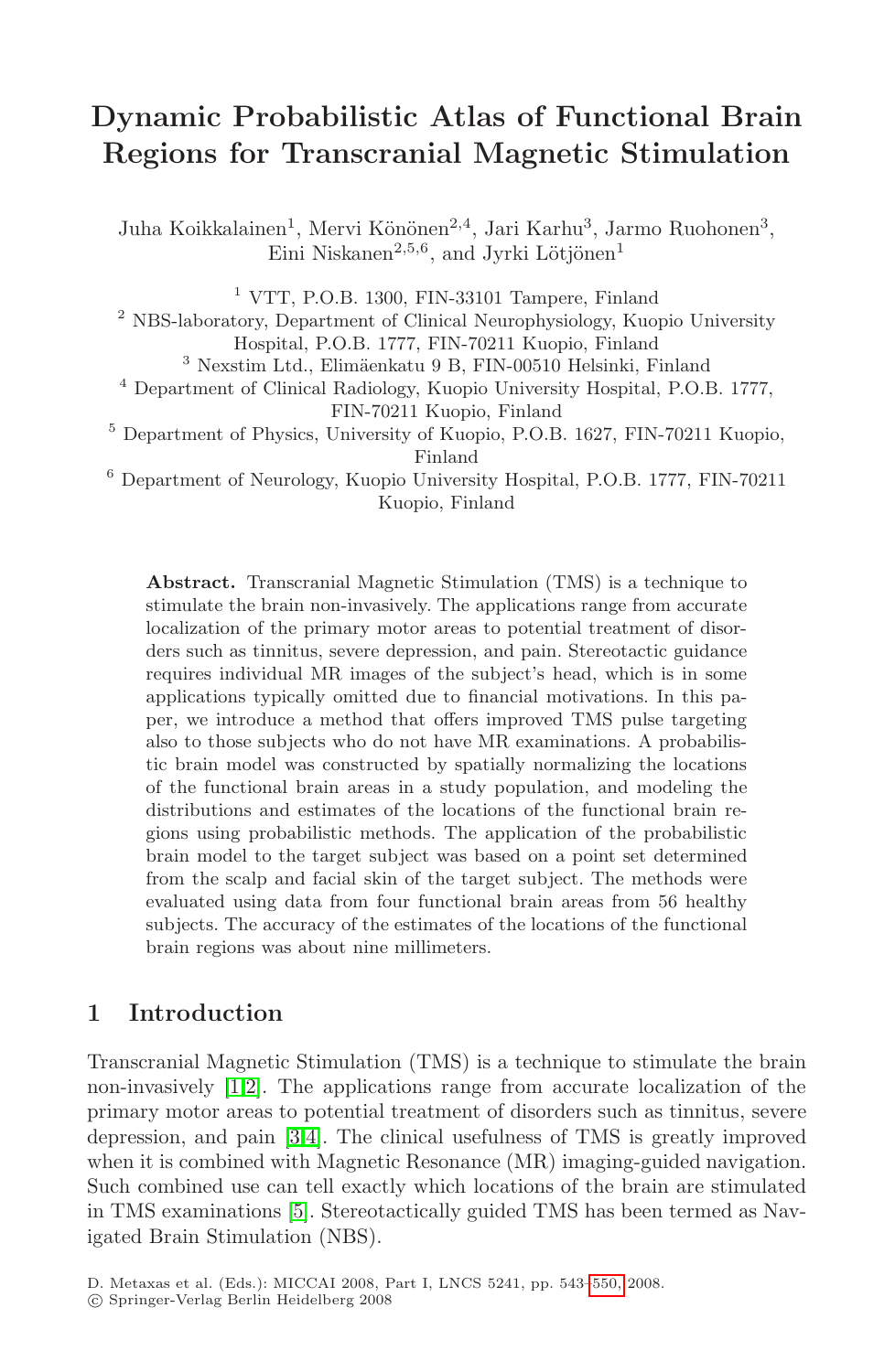Stereotactic guidance requires individual MR images of the target subject's (the subject for whom the NBS study is performed) head. In some of the applications of NBS, especially in psychiatric applications, the patients typically do not undergo an MR examination for diagnostic reasons. In these applications, the acquisition of the MR images is typically limited by financial motivations. In this paper, we introduce a method that offers improved TMS pulse targeting also to those groups of subjects who do not routinely have MR examinations. The objective is to provide accurate, fast, and low-cost methods to give a priori information on the locations and distributions of functional brain regions. This a priori information is useful also when MR images are available.

The main principle of the methods studied was to probabilistically model the distributions of the locations of functional brain regions by combining data from 56 subjects, for which the locations of the hand and leg motor areas were mapped with NBS. A probabilistic functional brain map was constructed by spatially normalizing the NBS localization data to the coordinate system of a mean brain template. When a target subject without MR images enters an NBS examination, the probabilistic atlas, including the mean grayscale brain template, its segmentation and functional brain map, is non-rigidly transformed to match his or her head's external shape. The non-rigid transformation is based on a set of points determined from the scalp and facial skin of the target subject. Therefore, expensive and time-consuming anatomical imaging of the target subject is not needed.

Our probabilistic atlas can be used during NBS examinations in two ways: 1) individualized head model is obtained for the target subject by deforming the head model of the mean brain template. This enables the visualization of the distributions of the locations of the functional brain regions and the current location of stimulus on a subject-specific head model, either using grayscale data of the model or surfaces made from its segmentation. 2) The probabilistic functional brain map indicates the most probable regions for stimulating desired cortical areas. When the first target location is searched, the map is based solely on the previously analyzed data from 56 subjects. However, when information about the locations of different functional brain regions becomes available during the stimulation procedure, the functional brain map is updated dynamically. In other words, the probability for a specific cortical area does not depend only on the data from the study population, but also on the already located areas of the current target subject. While this paper focuses on TMS, the methods are readily applicable also to other electromagnetic brain imaging methods such as magnetoencephalography (MEG).

# **2 Materials**

The study population consisted of 56 healthy subjects (29 females, 27 males, mean age  $48 \pm 16$  years, range  $20 - 80$  years). NBS studies were performed for each subject to locate the hand and leg motor areas.

The stimulation setup consisted of the navigation system (Nexstim Ltd, Helsinki, Finland) combined with a magnetic stimulator (Nexstim Ltd, Helsinki,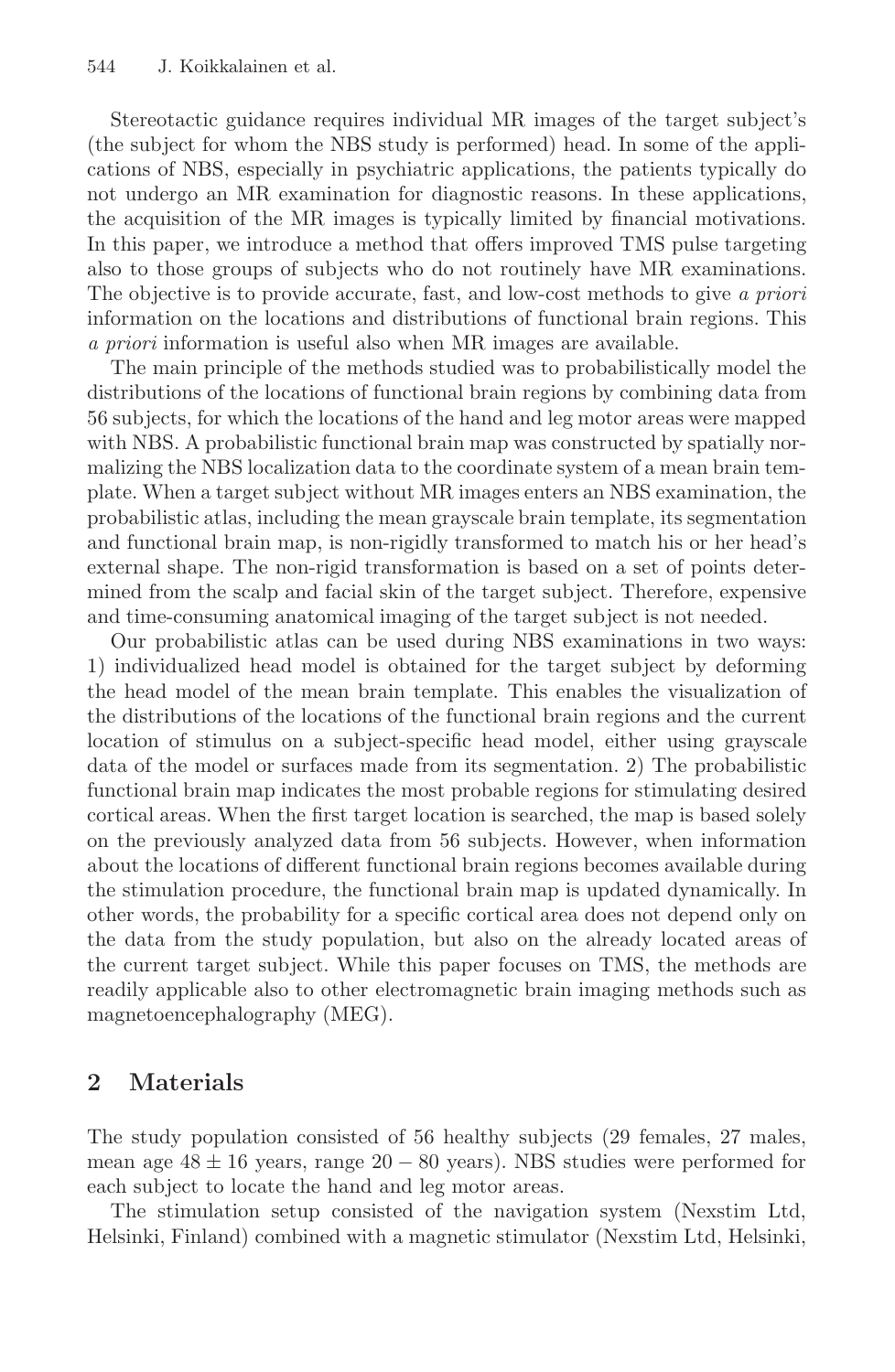Finland) and a 50 mm figure-of-eight biphasic TMS coil. During stimulation, muscle activity was recorded and monitored continuously by electromyography (EMG) (ME 6000, Mega Electronics Ltd, Kuopio, Finland). EMG was measured from the thenar and hypothenar muscles (opponens pollicis) when examining hand motor area on the cortex, and from the tibialis muscle when examining leg motor area on the cortex. The NBS system delivered trigger pulses that synchronized the TMS and EMG systems.

Three anatomical landmarks and 22 marker points were defined on the scalp and facial skin. The anatomical landmarks were the nasion and the left and right peri-auricular points. The marker points were defined as follows: six points approximately equidistantly on the mid-sagittal slice starting from the tip of the nose and ending to the back of the head, six points on the horizontal slice at the level of the nasion, six points on the horizontal slice at the level of forehead, and four points on the horizontal slice at the level of the top of the brain. The difference between landmarks and marker points was that the landmarks could be defined from the same exact anatomical location from each subject, whereas the locations of the marker points could slightly vary between subjects. The points for one subject are visualized in Fig. 1. These points had two roles: 1) they allowed the reconstruction of the geometry of the head when anatomical images were not available and 2) they guided the registration processes needed to construct the probabilistic model of the locations of the functional brain regions and to match this model to the coordinate system of the target subject.



Fig. 1. The surfaces of the probabilistic atlas and the markers (spheres), and the anatomical landmarks (crosses)

# **3 Methods**

The probabilistic brain model consists of a mean brain template representing the average brain anatomy and distributions and estimates of the locations of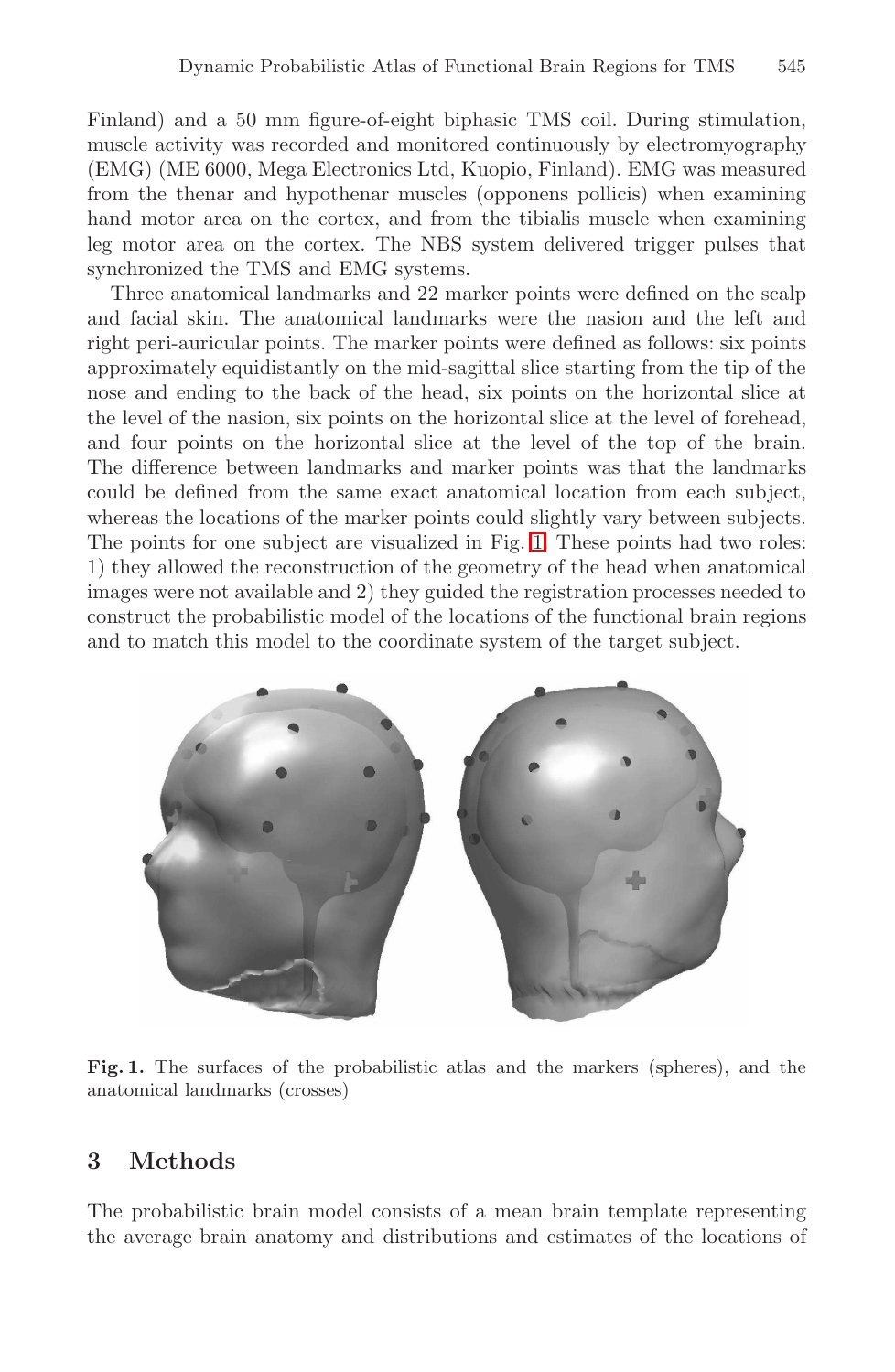#### 546 J. Koikkalainen et al.

functional brain areas. In the NBS studies, the constructed probabilistic brain model is transformed into the target subject head providing the estimates of the locations of the functional brain areas for the target subject and enabling the visualization of the distributions of the functional brain areas on a subjectspecific head model.

#### **3.1 Construction of Probabilistic Brain Model**

**Mean Brain Template.** A mean brain template representing the average anatomy of the healthy population was used as the reference in this study. The template had been constructed in the previous studies using the MR images of 31 healthy subjects (not included in the study population of this study) using methods presented in [6]. An MR volume representing the mean brain anatomy was generated from the MR images. This volume can be used in visualizing different spatial data related to NBS, such as the locations of functional regions, in subject specific anatomy. The surfaces representing the scalp, skull, and brain envelope, and the anatomical landmarks were also determined manually.

**Registration of Training Set Data to Mean Brain Template.** The study population has to be spatially normalized to study the distributions of the locations of functional brain areas. The normalization was performed by registering the study population subjects to the mean brain template.

The point-based registration method used in this work was originally presented in [6]. The method was composed of three steps: rigid, affine, and nonrigid registrations. First, the anatomical landmarks of the mean brain template were rigidly registered to the anatomical landmarks of the study population subject using the method proposed in [7]. Then, the registration was continued using 9-parameter affine transformation and all the anatomical landmarks and marker points. Finally, the scalp surface of the mean brain template was registered non-rigidly to the marker points of the study population subject using the free-form deformation (FFD) grid with linear basis functions and grid size  $4 \times 4 \times 4$  [8]. The 9-affine and FFD transformations were optimized by minimizing a weighted sum of the mean distance from the markers of the subject,  $\mathbf{p}_i$ , to the scalp surface of the mean brain template, **M**, and the distance between the corresponding anatomical landmarks of the subject, $\mathbf{l}_i$ , and the mean brain template,  $\mathbf{m}_i$ :

$$
E = \frac{1}{N_s} \sum_{i=1}^{N_s} d(\mathbf{M}, \mathbf{p}_i) + \alpha \frac{1}{N_l} \sum_{i=1}^{N_l} ||\mathbf{l}_i - \mathbf{m}_i||.
$$
 (1)

The number of the anatomical landmarks and marker points were denoted by  $N_l$  and  $N_s$ , respectively. The distance  $d()$  was defined from a distance map computed for the scalp surface. In this study, the optimal values for the weight  $\alpha$  were searched by testing several values. The values used were  $\alpha = 1$  in affine registration and  $\alpha = 0.05$  in FFD registration.

**Distributions and Estimates of Functional Brain Areas.** After the NBS localization results of each study population subject had been transformed into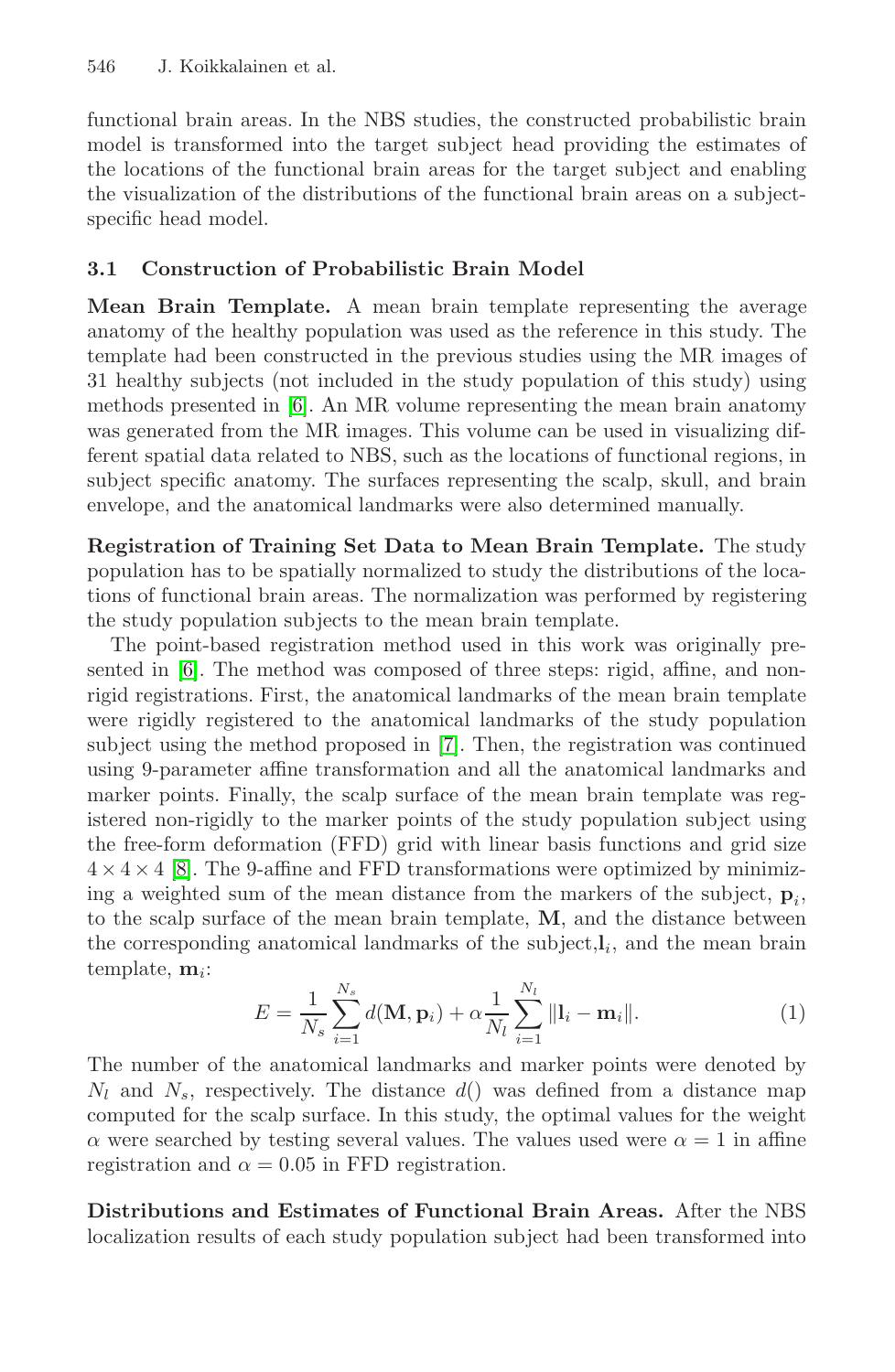the coordinate system of the mean brain template, the distributions of the functional brain areas were determined. These distributions give good first estimates for the locations of functional brain areas so that only small adjustments are needed to find the optimal locations during the stimulation.

The distributions of the functional brain areas were estimated using nonparametric probability density functions (Parzen windowing [9]). The probability that the *j*th functional brain area was located at location  $(x, y, z)$  was computed as

$$
\hat{P}_j(x, y, z) = \sum_{i=1}^{N} \frac{1}{\sqrt{2\pi\sigma_1^2}} e^{-\frac{||(x, y, z) - X_{i,j}||^2}{2\sigma_1^2}},
$$
\n(2)

$$
P_j(x, y, z) = \frac{\hat{P}_j(x, y, z)}{\sum_{x, y, z} \hat{P}_j(x, y, z)},
$$
\n(3)

where N was the number of subjects,  $X_{i,j}$  the location of the jth functional brain area of the *i*th subject, and  $\sigma_1$  was used to control the width of the Gaussian window. In this study, we used  $\sigma_1 = 5$  mm. The normalization in Eq. 3 was done so that the probabilities would sum up to one. Similarly, the mean of the locations of a functional brain area in the study population was used as the estimate of the location of the j<sup>th</sup> functional brain area  $\hat{Y}_i$ :

$$
\hat{Y}_j = \frac{1}{N} \sum_{i=1}^{N} X_{i,j}.
$$
\n(4)

In the NBS studies, the hand motor area is usually located first, and after that the motor area of leg. In this study, a technique was proposed in which the optimal location of a functional brain area determined with NBS was utilized to improve the accuracy of the distribution and estimate of another functional brain area. It was hypothesized that if, for example, the motor area of hand of a study population subject is near to the corresponding area of the target subject the same is true also for the motor area of leg.

Based on this hypothesis, a Gaussian model was assumed for the dependency between the locations of different functional brain areas. Weights were determined for each study population subject based on the distance from the location of a functional brain area of the study population subject to the optimal location of the target subject obtained with NBS. A Gaussian function was used to determine the weights:

$$
w_{i,j} = \frac{1}{\sqrt{2\pi\sigma_2^2}} e^{-\frac{||X_{i,j} - Y_j||^2}{2\sigma_2^2}},
$$
\n(5)

where  $Y_i$  was the real location of the jth functional brain area of the target subject obtained with NBS and  $\sigma_2$  was used to control the width of the Gaussian function. With the small values of  $\sigma_2$ , those study population subjects for which  $||X_{i,j} - Y_j||$  is small will get large weights. If  $\sigma_2$  is large, also those subjects, for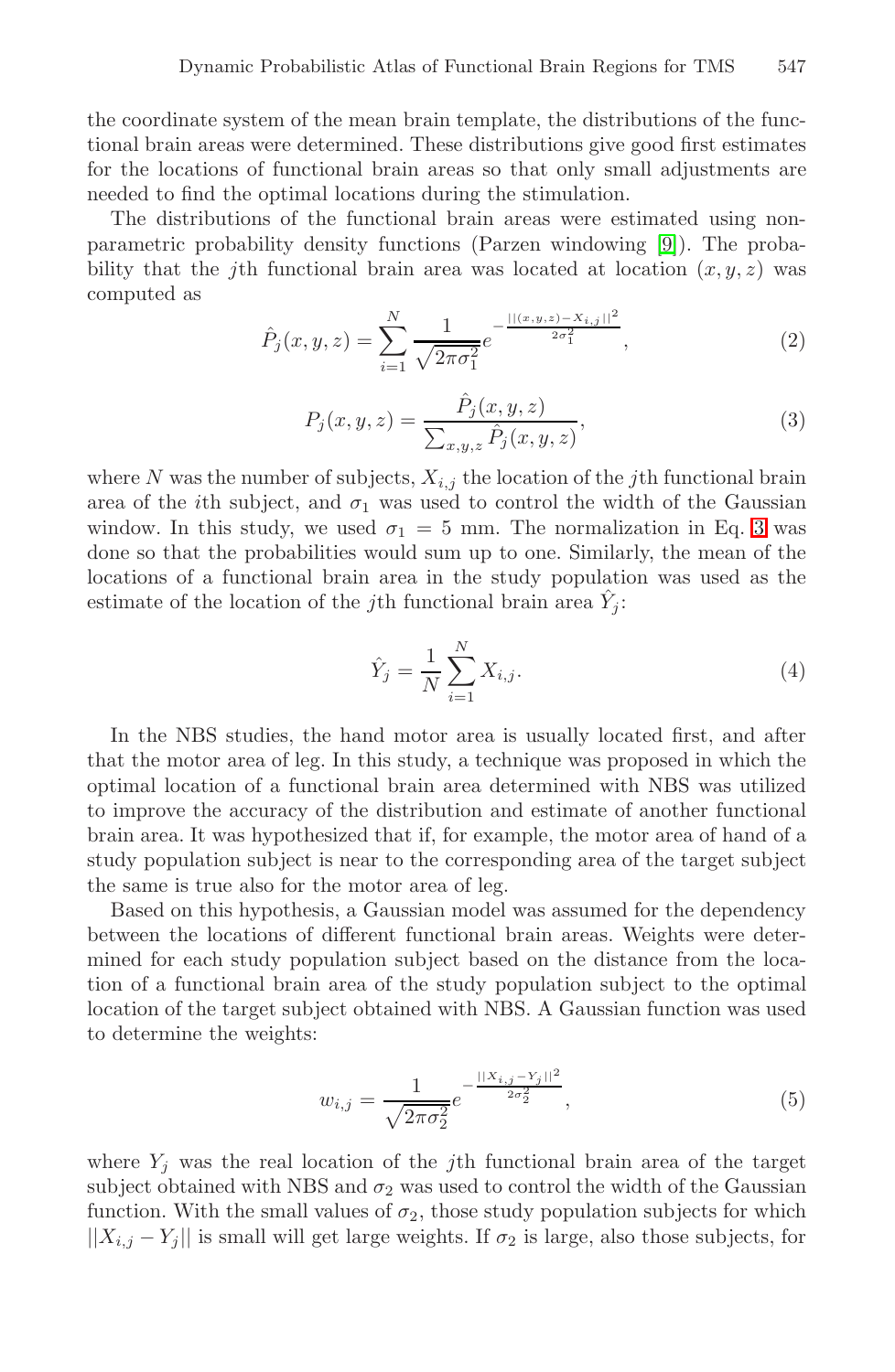548 J. Koikkalainen et al.

which  $||X_{i,j} - Y_j||$  is large, will have moderate weights. The optimal value for  $\sigma_2$ was searched and used in computing the results.

If the optimal localization results of several functional brain areas were used, the weights of all the areas were multiplied,

$$
\hat{w}_i = \prod_j w_{i,j},\tag{6}
$$

and, normalized so that they summed up to one:

$$
\bar{w}_i = \frac{\hat{w}_i}{\sum_{j=1}^N \hat{w}_j}.\tag{7}
$$

Finally, the distribution of the functional brain area was approximated using the weighted version of Eq. 2:

$$
P_j(x, y, z) = \sum_{i=1}^{N} \bar{w}_i \frac{1}{\sqrt{2\pi\sigma_1^2}} e^{-\frac{||(x, y, z) - X_{i,j}||^2}{2\sigma_1^2}},
$$
\n(8)

and the estimate of the location of the functional brain area was computed as the weighted mean of the locations of the functional brain area in the study population:

$$
\hat{Y}_j = \sum_{i=1}^N \bar{w}_i X_{i,j}.
$$
\n(9)

#### **3.2 Evaluation**

The accuracy of the estimates of the locations of functional brain areas was evaluated by measuring the Euclidean distances from the estimates  $Y_i$  to the real locations of the functional brain regions  $Y_i$  obtained using NBS. This was performed for all the subjects, and the mean of the estimation errors was computed for each functional brain region. Three techniques of determining the estimate were evaluated: Technique 1) The mean of the study population locations (Eq. 4). Technique 2) The weighted mean of the study population locations (Eq. 9) by utilizing a priori information on the optimal location of the corresponding functional brain area on the opposite hemisphere. Technique 3) The weighted mean of the study population locations (Eq. 9) by utilizing a priori information on the optimal locations of all the other functional brain areas.

The analysis was performed using full leave-one-out cross-validation: the subject representing the target subject was excluded from the study population, and the probabilistic model was generated using the remaining subjects. This was repeated for each one of the 56 study population subjects. As a result, the probabilistic brain models used in this paper were based only on 55 subjects and were slightly different for each target subject.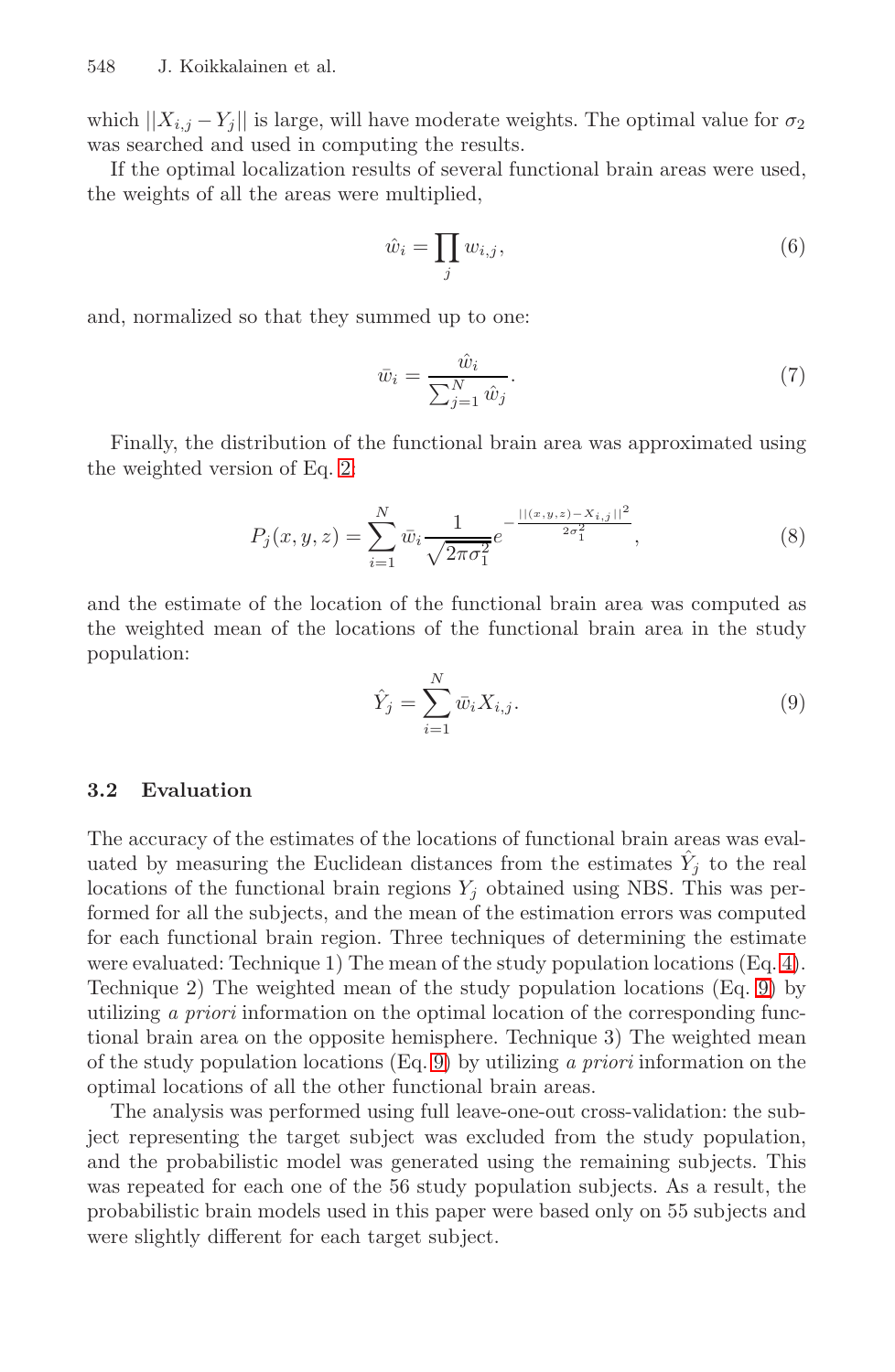# **4 Results**

The results for the estimation accuracy of the locations of the functional brain areas were  $8.8 \pm 4.3$  mm,  $9.2 \pm 5.2$  mm,  $8.7 \pm 5.2$  mm and  $8.8 \pm 4.9$  mm for opponens pollicis (right hemisphere), opponent pollicis (left hemisphere), tibialis (right hemisphere) and tibialis (left hemisphere), respectively. These numbers correspond to the Technique 1. The error was reduced by  $0.5 - 1.5$  mm by utilizing the information on the optimal locations of the other functional brain areas located using NBS (Techniques 2 and 3). The best result was obtained by utilizing all the other functional brain areas (Technique 3) although the difference compared with the Technique 2 was small.

Examples of the distributions of the functional brain areas on a subjectspecific head model using the navigation tool are shown in Fig. 2. In this example, the optimal locations of all the functional brain areas already obtained using NBS were utilized to provide a priori information.



**Fig. 2.** Probability distributions for the two functional brain areas visualized on a subject-specific head model

### **5 Discussion**

In the study described in this paper, a fast, accurate, and low-cost method was developed for NBS studies to provide an estimate of the locations of functional brain regions using a dynamic probabilistic atlas. In addition, methods for the visualization of the distributions of the functional brain areas on a subject-specific head model were developed. These methods enable reasonably accurate identification of the desired NBS target sites even without individual brain imaging results.

The accuracy of the estimates of the locations of the functional brain areas obtained using the probabilistic brain model was about nine millimeters. The